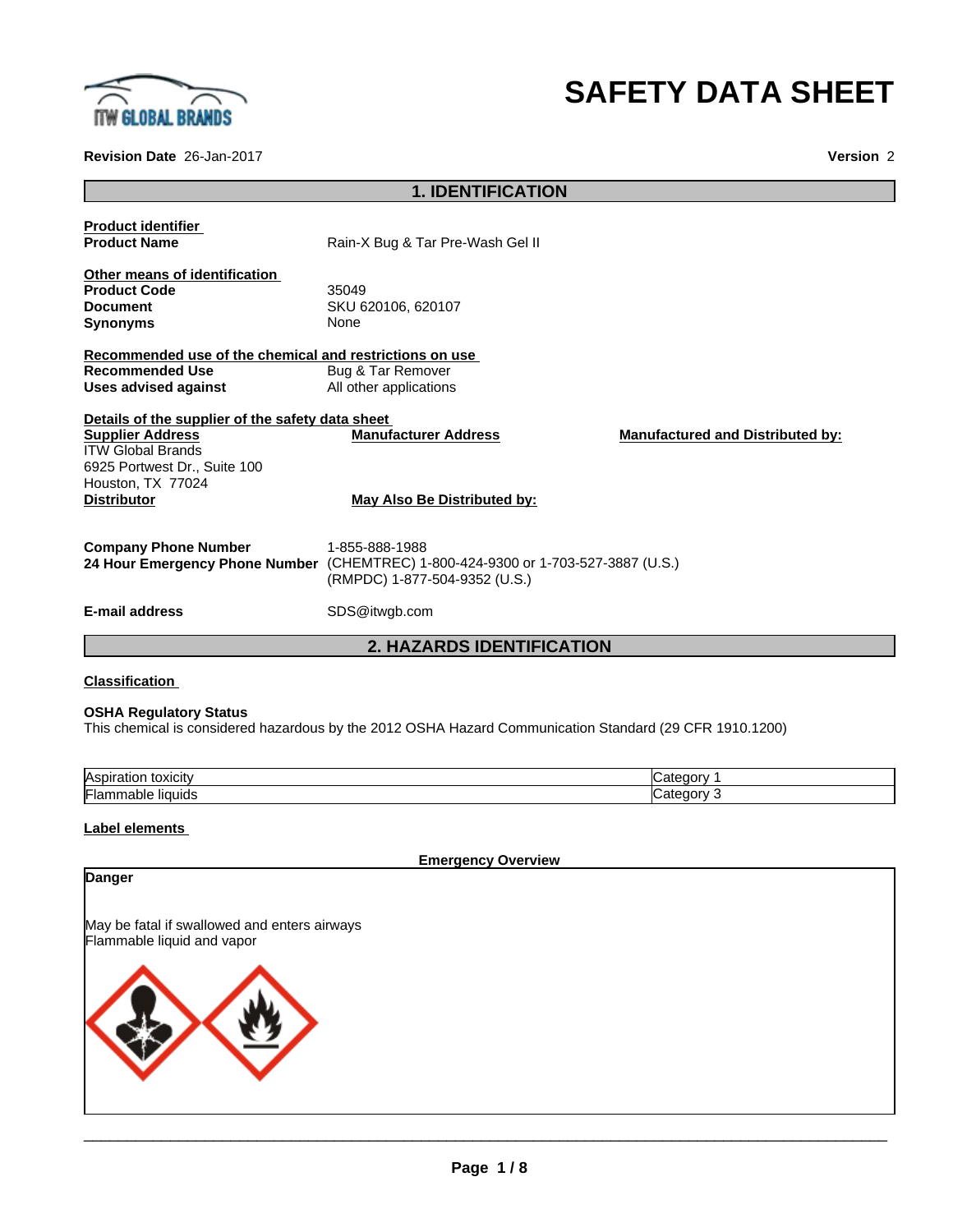#### **Appearance** viscous liquid **Physical state** Gel **Odor** SLIGHT SOLVENT

 $\overline{\phantom{a}}$  ,  $\overline{\phantom{a}}$  ,  $\overline{\phantom{a}}$  ,  $\overline{\phantom{a}}$  ,  $\overline{\phantom{a}}$  ,  $\overline{\phantom{a}}$  ,  $\overline{\phantom{a}}$  ,  $\overline{\phantom{a}}$  ,  $\overline{\phantom{a}}$  ,  $\overline{\phantom{a}}$  ,  $\overline{\phantom{a}}$  ,  $\overline{\phantom{a}}$  ,  $\overline{\phantom{a}}$  ,  $\overline{\phantom{a}}$  ,  $\overline{\phantom{a}}$  ,  $\overline{\phantom{a}}$ 

#### **Precautionary Statements - Prevention**

Keep away from heat/sparks/open flames/hot surfaces. - No smoking Take precautionary measures against static discharge Avoid breathing mists or vapors Avoid contact with eyes and respiratory system May cause eye, skin or respiratory irritation Wash hands and exposed skin after handling

#### **Precautionary Statements - Response**

IF SKIN irritation occurs: rinse thoroughly and get medical advice IF IN EYES: Rinse thoroughly with water for several minutes. If eye irritation persists, get medical attention IF INHALED: Remove victim to fresh air and keep at rest

IF SWALLOWED: Immediately call a POISON CENTER or doctor/physician Do NOT induce vomiting

## **Precautionary Statements - Storage**

Store locked up Store in a well-ventilated place. Keep cool Keep away from heat, sparks, flames and other ignition sources Keep out of reach of children

#### **Precautionary Statements - Disposal**

Dispose of contents/container to an approved waste disposal plant

## **Hazards not otherwise classified (HNOC)**

Not applicable

#### **Other Information**

- May be harmful in contact with skin

Unknown acute toxicity 16.5 % of the mixture consists of ingredient(s) of unknown toxicity

## **3. COMPOSITION/INFORMATION ON INGREDIENTS**

#### **Substance(s)**

| <b>Chemical Name</b>                  | <b>CAS No</b> | Weight-%  | <b>Trade Secret</b> |
|---------------------------------------|---------------|-----------|---------------------|
| DISTILLATES (PETROLEUM), HYDROTREATED | 64742-47-8    | $30 - 60$ |                     |
| LIGHT                                 |               |           |                     |
| QUATERNARY AMMONIUM COMPOUND          | 61789-77-3    | $10 - 30$ |                     |
| ETHOXYLATED C9-C11 ALCOHOLS           | 68439-46-3    | -5        |                     |

# **4. FIRST AID MEASURES**

#### **Description of first aid measures**

| <b>General advice</b> | Get medical advice/attention if you feel unwell.                                                                                                                                                 |  |
|-----------------------|--------------------------------------------------------------------------------------------------------------------------------------------------------------------------------------------------|--|
| Eye contact           | IF IN EYES: Rinse cautiously with water for several minutes. Remove contact lenses, if<br>present and easy to do. Continue rinsing. If eye irritation persists: Get medical<br>advice/attention. |  |
| <b>Skin contact</b>   | IF ON SKIN:. Wash skin with soap and water. If skin irritation persists, call a physician.<br>Wash contaminated clothing before reuse.                                                           |  |
| <b>Inhalation</b>     | IF INHALED: Remove victim to fresh air and keep at rest in a position comfortable for<br>breathing. If symptoms persist, call a physician.                                                       |  |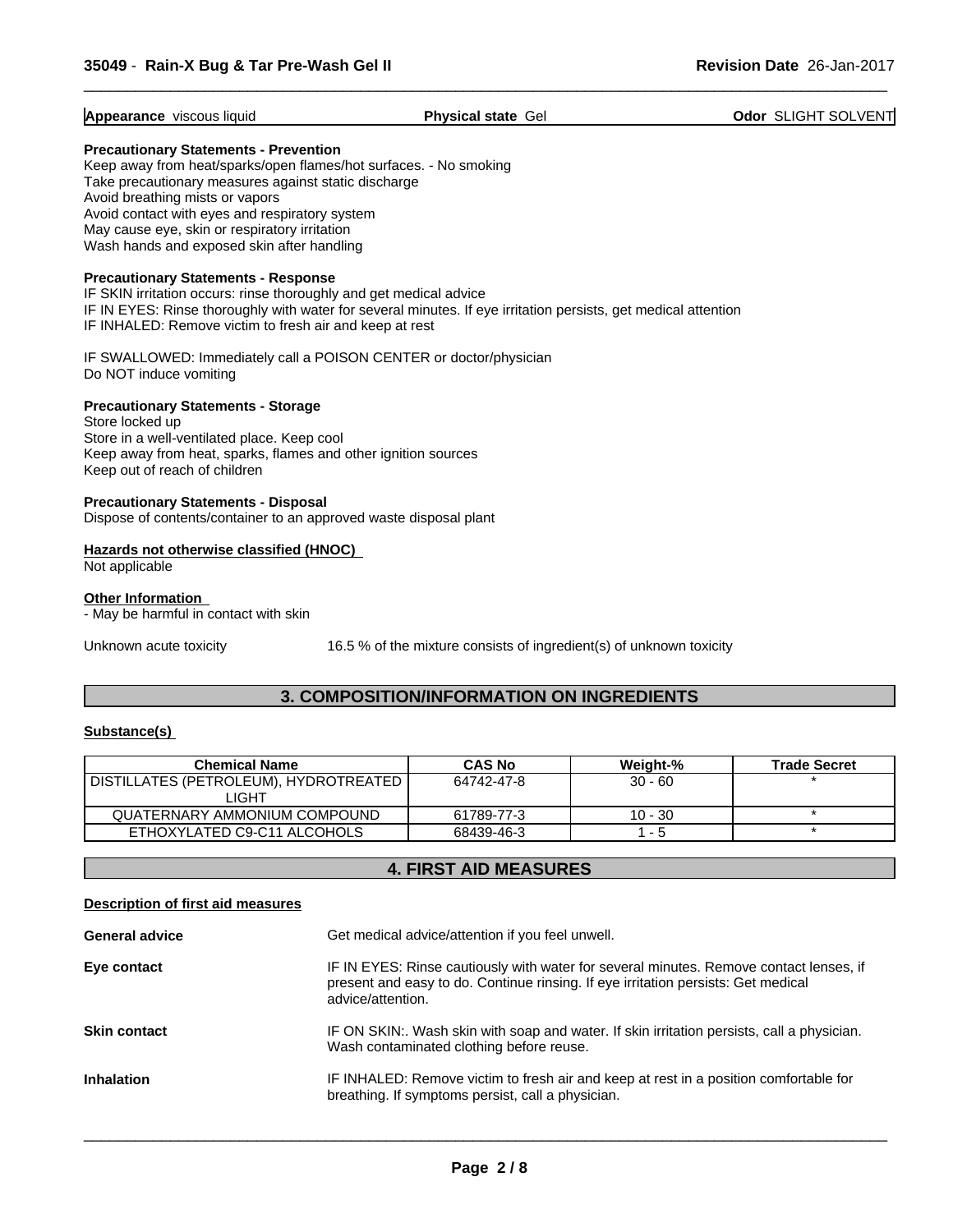| Ingestion                                                                                                                                                        | IF SWALLOWED:. Do NOT induce vomiting. Never give anything by mouth to an<br>unconscious person. If symptoms persist, call a physician. Aspiration of material due to<br>vomiting can cause chemical pneumonitis which can be fatal. |  |  |  |
|------------------------------------------------------------------------------------------------------------------------------------------------------------------|--------------------------------------------------------------------------------------------------------------------------------------------------------------------------------------------------------------------------------------|--|--|--|
| Self-protection of the first aider                                                                                                                               | Use personal protective equipment as required. Avoid contact with skin, eyes or clothing.                                                                                                                                            |  |  |  |
| Most important symptoms and effects, both acute and delayed                                                                                                      |                                                                                                                                                                                                                                      |  |  |  |
| <b>Symptoms</b>                                                                                                                                                  | See section 2 for more information.                                                                                                                                                                                                  |  |  |  |
|                                                                                                                                                                  | Indication of any immediate medical attention and special treatment needed                                                                                                                                                           |  |  |  |
| Treat symptomatically.<br>Note to physicians                                                                                                                     |                                                                                                                                                                                                                                      |  |  |  |
|                                                                                                                                                                  | <b>5. FIRE-FIGHTING MEASURES</b>                                                                                                                                                                                                     |  |  |  |
| Suitable extinguishing media<br>Carbon dioxide (CO2), Dry chemical, Foam                                                                                         |                                                                                                                                                                                                                                      |  |  |  |
| Unsuitable extinguishing media<br>Do not use a solid water stream as it may scatter and spread fire.                                                             |                                                                                                                                                                                                                                      |  |  |  |
| Specific hazards arising from the chemical<br>Flammable.                                                                                                         |                                                                                                                                                                                                                                      |  |  |  |
| <b>Explosion data</b><br><b>Sensitivity to Mechanical Impact</b><br>None.<br><b>Sensitivity to Static Discharge</b><br>May be ignited by heat, sparks or flames. |                                                                                                                                                                                                                                      |  |  |  |
| Protective equipment and precautions for firefighters<br>protective gear.                                                                                        | As in any fire, wear self-contained breathing apparatus pressure-demand, MSHA/NIOSH (approved or equivalent) and full                                                                                                                |  |  |  |
|                                                                                                                                                                  | <b>6. ACCIDENTAL RELEASE MEASURES</b>                                                                                                                                                                                                |  |  |  |
|                                                                                                                                                                  | Personal precautions, protective equipment and emergency procedures                                                                                                                                                                  |  |  |  |
| <b>Personal precautions</b>                                                                                                                                      | Remove all sources of ignition. Use personal protective equipment as required.                                                                                                                                                       |  |  |  |
| <b>Environmental precautions</b>                                                                                                                                 |                                                                                                                                                                                                                                      |  |  |  |
| <b>Environmental precautions</b>                                                                                                                                 | See Section 12 for additional ecological information. Do not flush into surface water or<br>sanitary sewer system.                                                                                                                   |  |  |  |
| Methods and material for containment and cleaning up                                                                                                             |                                                                                                                                                                                                                                      |  |  |  |
| <b>Methods for containment</b>                                                                                                                                   | Prevent further leakage or spillage if safe to do so.                                                                                                                                                                                |  |  |  |
| Methods for cleaning up                                                                                                                                          | Soak up with inert absorbent material.                                                                                                                                                                                               |  |  |  |
| Prevention of secondary hazards                                                                                                                                  | Clean contaminated objects and areas thoroughly observing environmental regulations.                                                                                                                                                 |  |  |  |
|                                                                                                                                                                  | 7. HANDLING AND STORAGE                                                                                                                                                                                                              |  |  |  |
| <b>Precautions for safe handling</b>                                                                                                                             |                                                                                                                                                                                                                                      |  |  |  |
| Advice on safe handling                                                                                                                                          | Handle in accordance with good industrial hygiene and safety practice. Avoid breathing<br>vapors or mists. Avoid contact with skin, eyes or clothing. Wash thoroughly after handling.                                                |  |  |  |

 $\overline{\phantom{a}}$  ,  $\overline{\phantom{a}}$  ,  $\overline{\phantom{a}}$  ,  $\overline{\phantom{a}}$  ,  $\overline{\phantom{a}}$  ,  $\overline{\phantom{a}}$  ,  $\overline{\phantom{a}}$  ,  $\overline{\phantom{a}}$  ,  $\overline{\phantom{a}}$  ,  $\overline{\phantom{a}}$  ,  $\overline{\phantom{a}}$  ,  $\overline{\phantom{a}}$  ,  $\overline{\phantom{a}}$  ,  $\overline{\phantom{a}}$  ,  $\overline{\phantom{a}}$  ,  $\overline{\phantom{a}}$ 

**Conditions for safe storage, including any incompatibilities**

 $\overline{\phantom{a}}$  ,  $\overline{\phantom{a}}$  ,  $\overline{\phantom{a}}$  ,  $\overline{\phantom{a}}$  ,  $\overline{\phantom{a}}$  ,  $\overline{\phantom{a}}$  ,  $\overline{\phantom{a}}$  ,  $\overline{\phantom{a}}$  ,  $\overline{\phantom{a}}$  ,  $\overline{\phantom{a}}$  ,  $\overline{\phantom{a}}$  ,  $\overline{\phantom{a}}$  ,  $\overline{\phantom{a}}$  ,  $\overline{\phantom{a}}$  ,  $\overline{\phantom{a}}$  ,  $\overline{\phantom{a}}$ 

Wash contaminated clothing before reuse. Use personal protective equipment as required.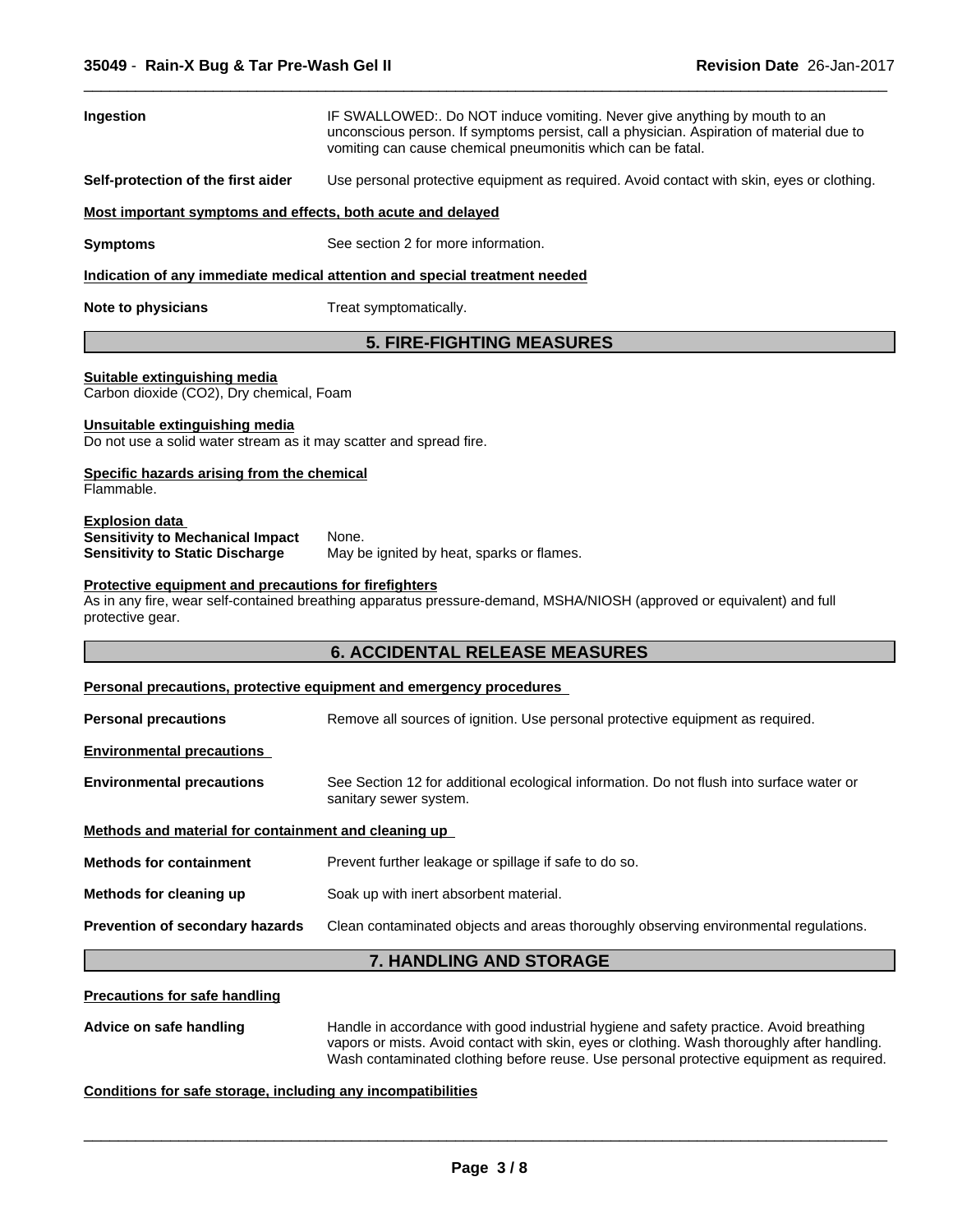| <b>Storage Conditions</b>                                                         | Keep away from heat, sparks, flame and other sources of ignition (i.e., pilot lights, electric<br>motors and static electricity). Keep in a dry, cool and well-ventilated place. Keep out of the<br>reach of children. |  |
|-----------------------------------------------------------------------------------|------------------------------------------------------------------------------------------------------------------------------------------------------------------------------------------------------------------------|--|
| Incompatible materials                                                            | Strong oxidizing agents                                                                                                                                                                                                |  |
|                                                                                   | 8. EXPOSURE CONTROLS/PERSONAL PROTECTION                                                                                                                                                                               |  |
| <b>Control parameters</b>                                                         |                                                                                                                                                                                                                        |  |
| <b>Appropriate engineering controls</b>                                           |                                                                                                                                                                                                                        |  |
| <b>Engineering Controls</b>                                                       | <b>Showers</b><br>Eyewash stations<br>Ventilation systems                                                                                                                                                              |  |
|                                                                                   | Individual protection measures, such as personal protective equipment                                                                                                                                                  |  |
| Wear safety glasses with side shields (or goggles).<br><b>Eye/face protection</b> |                                                                                                                                                                                                                        |  |
| Skin and body protection                                                          | Wear protective natural rubber, nitrile rubber, Neoprene™ or PVC gloves.                                                                                                                                               |  |
| <b>Respiratory protection</b>                                                     | Use NIOSH-approved air-purifying respirator with organic vapor cartridge or canister, as<br>appropriate.                                                                                                               |  |
| <b>General Hygiene Considerations</b>                                             | Handle in accordance with good industrial hygiene and safety practice. Regular cleaning of<br>equipment, work area and clothing is recommended.                                                                        |  |
|                                                                                   |                                                                                                                                                                                                                        |  |

 $\overline{\phantom{a}}$  ,  $\overline{\phantom{a}}$  ,  $\overline{\phantom{a}}$  ,  $\overline{\phantom{a}}$  ,  $\overline{\phantom{a}}$  ,  $\overline{\phantom{a}}$  ,  $\overline{\phantom{a}}$  ,  $\overline{\phantom{a}}$  ,  $\overline{\phantom{a}}$  ,  $\overline{\phantom{a}}$  ,  $\overline{\phantom{a}}$  ,  $\overline{\phantom{a}}$  ,  $\overline{\phantom{a}}$  ,  $\overline{\phantom{a}}$  ,  $\overline{\phantom{a}}$  ,  $\overline{\phantom{a}}$ 

# **9. PHYSICAL AND CHEMICAL PROPERTIES**

## **Information on basic physical and chemical properties**

| <b>Physical state</b><br>Appearance<br>Odor<br>Color<br><b>Odor threshold</b> | Gel<br>viscous liquid<br><b>SLIGHT SOLVENT</b><br>light yellow<br>No information available |                                  |
|-------------------------------------------------------------------------------|--------------------------------------------------------------------------------------------|----------------------------------|
| <b>Property</b>                                                               | <b>Values</b>                                                                              | Remarks • Method                 |
| рH                                                                            | 5                                                                                          |                                  |
| Melting point / freezing point                                                | 0 °C / 32 °F                                                                               |                                  |
| Boiling point / boiling range                                                 | 100 °C / 212 °F                                                                            |                                  |
| <b>Flash point</b>                                                            | 49 °C / 120 °F                                                                             | Pensky-Martens Closed Cup (PMCC) |
| <b>Evaporation rate</b>                                                       | No information available                                                                   |                                  |
| <b>Flammability (solid, gas)</b>                                              | No information available                                                                   |                                  |
| <b>Flammability Limit in Air</b>                                              |                                                                                            |                                  |
| <b>Upper flammability limit:</b>                                              | No information available                                                                   |                                  |
| Lower flammability limit:                                                     | No information available                                                                   |                                  |
| Vapor pressure                                                                | No information available                                                                   |                                  |
| Vapor density                                                                 | No information available                                                                   |                                  |
| <b>Relative density</b>                                                       | 7.34 #/gal @ 25 $\degree$ C                                                                |                                  |
| <b>Water solubility</b>                                                       | Soluble in water                                                                           |                                  |
| Solubility in other solvents                                                  | No information available                                                                   |                                  |
| <b>Partition coefficient</b>                                                  | No information available                                                                   |                                  |
| <b>Autoignition temperature</b>                                               | No information available                                                                   |                                  |
| <b>Decomposition temperature</b>                                              | No information available                                                                   |                                  |
| Kinematic viscosity                                                           | No information available                                                                   |                                  |
| <b>Dynamic viscosity</b>                                                      | No information available                                                                   |                                  |
| <b>Explosive properties</b>                                                   | No information available                                                                   |                                  |
| <b>Oxidizing properties</b>                                                   | No information available                                                                   |                                  |
| <b>Other Information</b>                                                      |                                                                                            |                                  |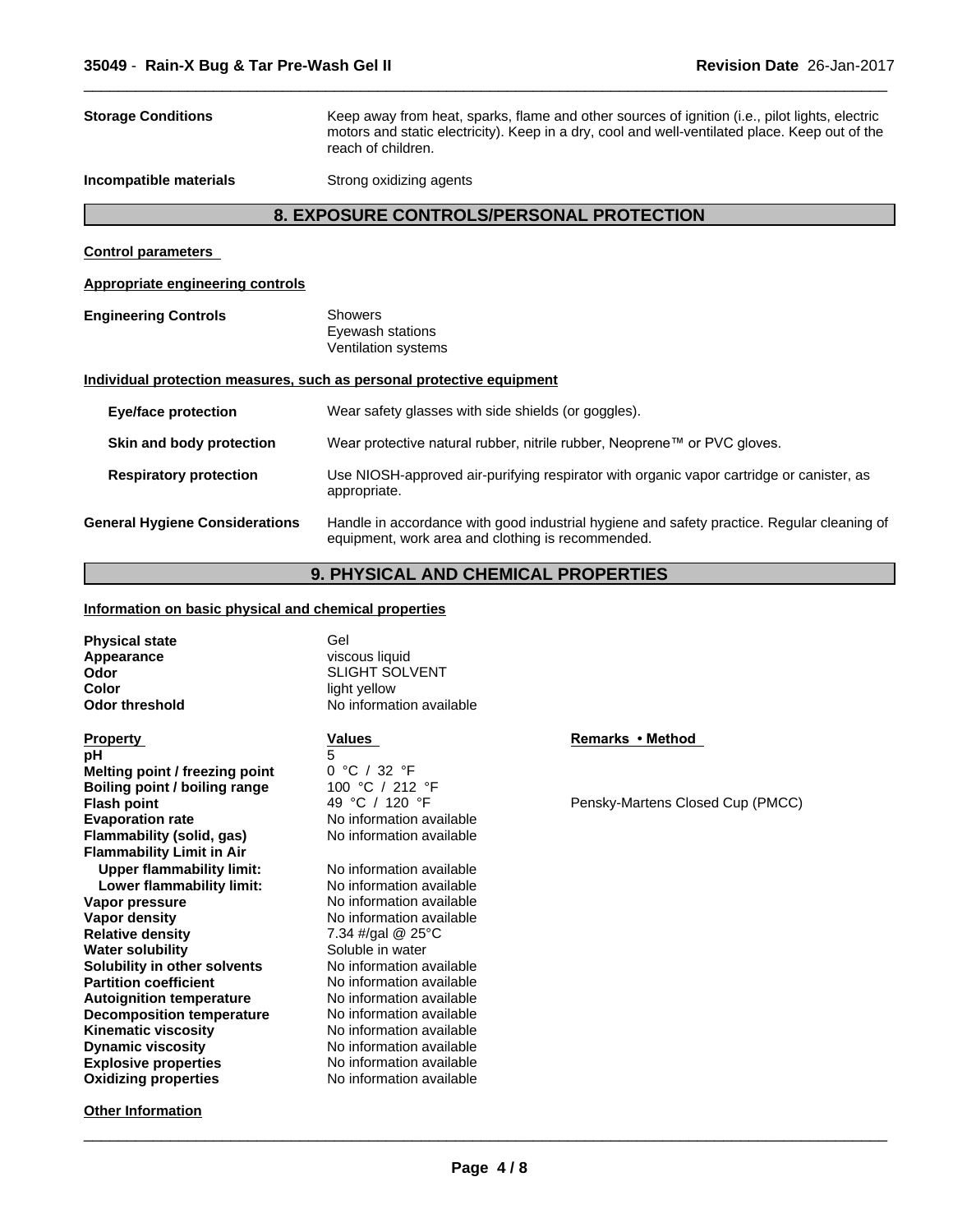| Softening point        |
|------------------------|
| Molecular weight       |
| <b>VOC Content (%)</b> |
| Density                |
| <b>Bulk density</b>    |

**Softening point** No information available **No information available VOC Content (%)** 5 **No information available Bulk density** 7.34 #/gal @ 25°C

## **10. STABILITY AND REACTIVITY**

 $\overline{\phantom{a}}$  ,  $\overline{\phantom{a}}$  ,  $\overline{\phantom{a}}$  ,  $\overline{\phantom{a}}$  ,  $\overline{\phantom{a}}$  ,  $\overline{\phantom{a}}$  ,  $\overline{\phantom{a}}$  ,  $\overline{\phantom{a}}$  ,  $\overline{\phantom{a}}$  ,  $\overline{\phantom{a}}$  ,  $\overline{\phantom{a}}$  ,  $\overline{\phantom{a}}$  ,  $\overline{\phantom{a}}$  ,  $\overline{\phantom{a}}$  ,  $\overline{\phantom{a}}$  ,  $\overline{\phantom{a}}$ 

#### **Reactivity**

Stable under normal use No data available

#### **Chemical stability**

Stable under recommended storage conditions

## **Possibility of Hazardous Reactions**

None under normal processing.

#### **Conditions to avoid** Excessive heat.

**Incompatible materials**

# Strong oxidizing agents

## **Hazardous Decomposition Products**

Carbon oxides

## **11. TOXICOLOGICAL INFORMATION**

## **Information on likely routes of exposure**

| <b>Inhalation</b>   | May cause irritation of respiratory tract.                                         |  |
|---------------------|------------------------------------------------------------------------------------|--|
| Eye contact         | Contact with eyes may cause irritation. May cause redness and tearing of the eyes. |  |
| <b>Skin contact</b> | May cause skin irritation and/or dermatitis.                                       |  |
| Ingestion           | Ingestion may cause irritation to mucous membranes.                                |  |

| <b>Chemical Name</b>       | Oral LD50                         | <b>Dermal LD50</b>    | <b>Inhalation LC50</b> |
|----------------------------|-----------------------------------|-----------------------|------------------------|
| DISTILLATES (PETROLEUM),   | > 5000 mg/kg (Rat)                | > 2000 mg/kg (Rabbit) | > 5.2 mg/L (Rat) 4 h   |
| <b>IHYDROTREATED LIGHT</b> |                                   |                       |                        |
| 64742-47-8                 |                                   |                       |                        |
| ETHOXYLATED C9-C11         | $= 1400$ mg/kg (Rat) = 1378 mg/kg | > 2 g/kg (Rabbit)     |                        |
| <b>ALCOHOLS</b>            | Rat \                             |                       |                        |
| 68439-46-3                 |                                   |                       |                        |

## **Information on toxicological effects**

**Symptoms** No information available.

#### **Delayed and immediate effects as well as chronic effects from short and long-term exposure**

| <b>Sensitization</b>   | No information available. |
|------------------------|---------------------------|
| Germ cell mutagenicity | No information available. |
| Carcinogenicity        | No information available. |

## **The following values are calculated based on chapter 3.1 of the GHS document** .

**ATEmix (oral)** 10095 mg/kg<br>**ATEmix (dermal)** 18834 mg/kg **ATEmix** (dermal)

## **12. ECOLOGICAL INFORMATION**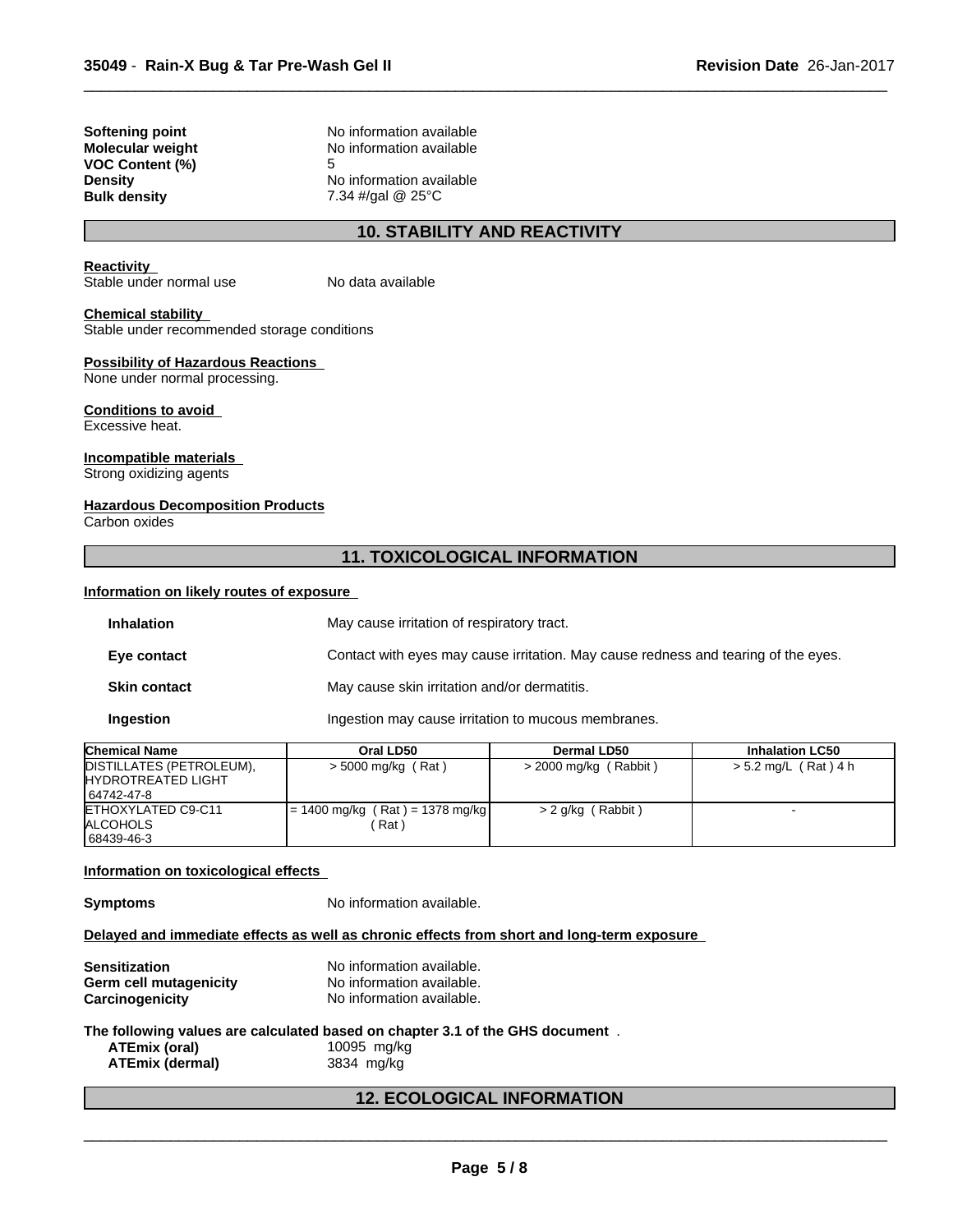## **Ecotoxicity**

18.75 % of the mixture consists of components(s) of unknown hazards to the aquatic environment

## **Persistence and degradability**

No information available.

## **Bioaccumulation**

No information available.

**Mobility** Disperses in water.

# **Other adverse effects**

No information available

| <b>13. DISPOSAL CONSIDERATIONS</b> |                                                                                                        |  |  |
|------------------------------------|--------------------------------------------------------------------------------------------------------|--|--|
| Waste treatment methods            |                                                                                                        |  |  |
| <b>Disposal of wastes</b>          | Disposal should be in accordance with applicable regional, national and local laws and<br>regulations. |  |  |
| <b>Contaminated packaging</b>      | Do not reuse container.                                                                                |  |  |
| <b>US EPA Waste Number</b>         | Not applicable                                                                                         |  |  |

 $\overline{\phantom{a}}$  ,  $\overline{\phantom{a}}$  ,  $\overline{\phantom{a}}$  ,  $\overline{\phantom{a}}$  ,  $\overline{\phantom{a}}$  ,  $\overline{\phantom{a}}$  ,  $\overline{\phantom{a}}$  ,  $\overline{\phantom{a}}$  ,  $\overline{\phantom{a}}$  ,  $\overline{\phantom{a}}$  ,  $\overline{\phantom{a}}$  ,  $\overline{\phantom{a}}$  ,  $\overline{\phantom{a}}$  ,  $\overline{\phantom{a}}$  ,  $\overline{\phantom{a}}$  ,  $\overline{\phantom{a}}$ 

# **14. TRANSPORT INFORMATION**

| UN1993                                                                                         |
|------------------------------------------------------------------------------------------------|
| Flammable liquids, n.o.s, (Petroleum distillates), Less than bulk quantities ship as:, Limited |
| Quantity (LQ)                                                                                  |
| 3                                                                                              |
| Ш                                                                                              |
|                                                                                                |
| UN1993                                                                                         |
| Flammable liquid, n.o.s, (Petroleum distillates), Less than bulk quantities ship as, Limited   |
| Quantity (LQ)                                                                                  |
| 3                                                                                              |
| Ш                                                                                              |
|                                                                                                |
|                                                                                                |
| <b>UN1993</b>                                                                                  |
| Flammable liquid, n.o.s, (Petroleum distillates), Less than bulk quantities ship as, Limited   |
| Quantity (LQ)                                                                                  |
| 3                                                                                              |
| Ш                                                                                              |
|                                                                                                |

# **15. REGULATORY INFORMATION**

| International Inventories |                |
|---------------------------|----------------|
| <b>TSCA</b>               | Complies       |
| <b>DSL/NDSL</b>           | Not determined |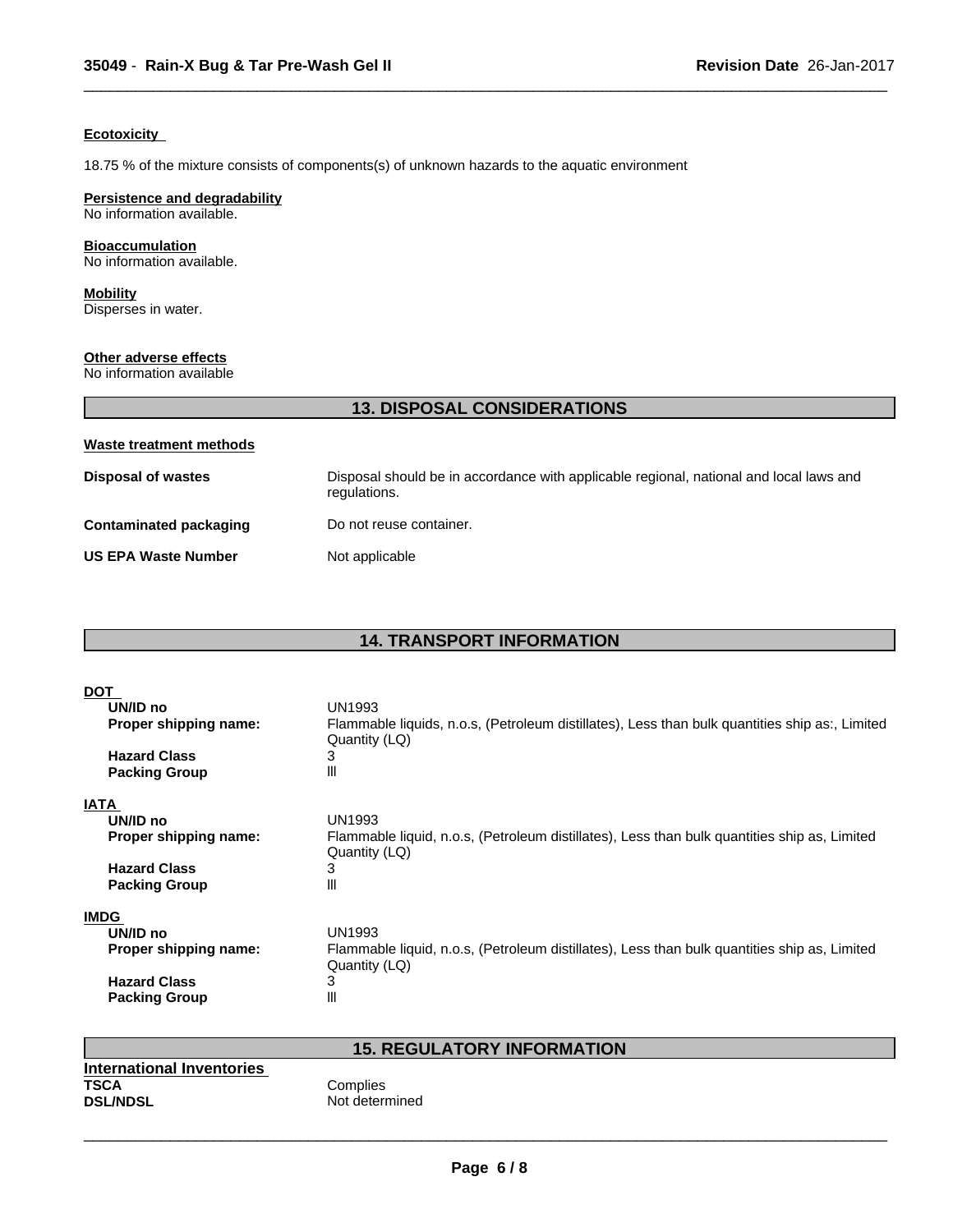| <b>EINECS/ELINCS</b><br><b>ENCS</b> | Not determined<br>Not determined |
|-------------------------------------|----------------------------------|
| <b>IECSC</b>                        | Not determined                   |
| KECL                                | Not determined                   |
| <b>PICCS</b>                        | Not determined                   |
| <b>AICS</b>                         | Not determined                   |

## **Legend:**

**TSCA** - United States Toxic Substances Control Act Section 8(b) Inventory **DSL/NDSL** - Canadian Domestic Substances List/Non-Domestic Substances List

**EINECS/ELINCS** - European Inventory of Existing Chemical Substances/European List of Notified Chemical Substances

**ENCS** - Japan Existing and New Chemical Substances

**IECSC** - China Inventory of Existing Chemical Substances

**KECL** - Korean Existing and Evaluated Chemical Substances

**PICCS** - Philippines Inventory of Chemicals and Chemical Substances

**AICS** - Australian Inventory of Chemical Substances

## **US Federal Regulations**

## **SARA 313**

Section 313 of Title III of the Superfund Amendments and Reauthorization Act of 1986 (SARA). This product does not contain any chemicals which are subject to the reporting requirements of the Act and Title 40 of the Code of Federal Regulations, Part 372

 $\overline{\phantom{a}}$  ,  $\overline{\phantom{a}}$  ,  $\overline{\phantom{a}}$  ,  $\overline{\phantom{a}}$  ,  $\overline{\phantom{a}}$  ,  $\overline{\phantom{a}}$  ,  $\overline{\phantom{a}}$  ,  $\overline{\phantom{a}}$  ,  $\overline{\phantom{a}}$  ,  $\overline{\phantom{a}}$  ,  $\overline{\phantom{a}}$  ,  $\overline{\phantom{a}}$  ,  $\overline{\phantom{a}}$  ,  $\overline{\phantom{a}}$  ,  $\overline{\phantom{a}}$  ,  $\overline{\phantom{a}}$ 

| SARA 311/312 Hazard Categories    |     |  |
|-----------------------------------|-----|--|
| Acute health hazard               | No  |  |
| <b>Chronic Health Hazard</b>      | No  |  |
| Fire hazard                       | Yes |  |
| Sudden release of pressure hazard | No  |  |
| <b>Reactive Hazard</b>            | No  |  |
|                                   |     |  |

## **CWA** (Clean Water Act)

This product does not contain any substances regulated as pollutants pursuant to the Clean Water Act (40 CFR 122.21 and 40 CFR 122.42)

## **CERCLA**

This material, as supplied, does not contain any substances regulated as hazardous substances under the Comprehensive Environmental Response Compensation and Liability Act (CERCLA) (40 CFR 302) or the Superfund Amendments and Reauthorization Act (SARA) (40 CFR 355). There may be specific reporting requirements at the local, regional, or state level pertaining to releases of this material

## **US State Regulations**

## **U.S. State Right-to-Know Regulations**

| <b>Chemica.</b><br>Name | . .<br>New<br>Jersev | - - UNIU SULLO | n.<br>anıd! |
|-------------------------|----------------------|----------------|-------------|
| <b>WATER</b>            |                      |                | $\cdots$    |
| 770<br>10<br>732-10-0   |                      |                |             |

**U.S. EPA Label Information**

**EPA Pesticide Registration Number** Notapplicable

#### **WHMIS Hazard Class**

Non-controlled

## **16. OTHER INFORMATION, INCLUDING DATE OF PREPARATION OF THE LAST REVISION**

| u       |  |
|---------|--|
| м<br>۰. |  |

# **Health hazards** 2 - Flammability 2 - Instability 0

**Health hazards** 2 **Flammability** 2 **Physical hazards** 0

**Personal protection** B

NFPA (National Fire Protection Association) HMIS (Hazardous Material Information System)

**Revision Date** 26-Jan-2017